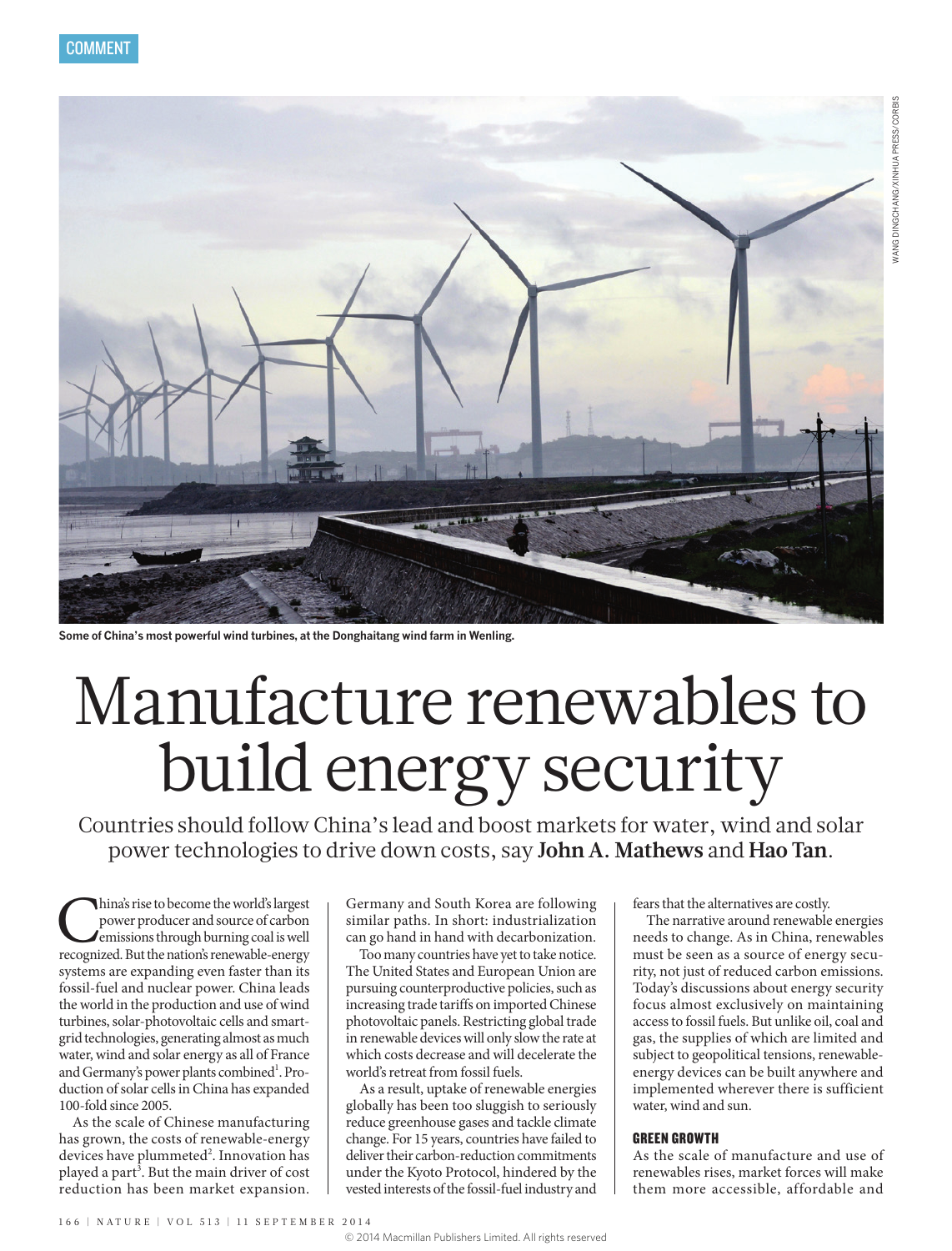efficient. Energy policies should therefore focus on promoting manufacturing, trade and competition in low-carbon technologies, rather than supporting ever more expensive, dangerous and inaccessible fossil fuels. Emissions reductions will follow.

China generates more than 5 trillion kilowatt-hours (kWh) of electricity, about 1 trillion kWh more than the United States. China's rapid economic expansion since it joined the World Trade Organization (WTO) in 2001 has been based on fossil fuels: it consumes around 23%of the world's coal production for electricity. But fossil fuels alone cannot power the industrial growth the country needs to keep up with the West.

Since the mid-2000s, China has also pursued a low-carbon energy strategy. Investment in hydroelectric, wind, solar and nuclear-power generating facilities increased by 40% between 2008 and 2012 from 138 billion renminbi (US\$22 billion) to about 200 billion renminbi. The share of investment in fossil-fuel power facilities in China, meanwhile, fell from around 50% to 25% over the same period.

As a result, China's wind-power capacity has increased fivefold in the past four years (see 'Wind speed'). And in 2013, the generating capacity from new water, wind and solar sources exceeded<sup>4</sup> that of new fossilfuel and nuclear facilities for the first time (see 'Renewables powerhouse'). Zerocarbon sources now contribute 9.6% of the energy used in China, up from 5.6% in 2000. This is a considerable achievement.

In 2013, China also hit its target — two years early — to generate almost 30% of electricity from renewables. The Chinese government aims for renewables capacity to reach 550 gigawatts (GW) by 2017, or 48% above the 2013 level. No other country is investing so much money or generating so much renewable energy.

## ECONOMIES OF SCALE

China is upgrading its power grid to accommodate power fluctuations and distributed generation for intermittent sources. In one demonstration project, the State Grid Corporation of China (SGCC) is investing 9.4 billion renminbi to integrate wind and solar-photovoltaic generation and storage devices into the main grid. The SGCC is helping to set international product standards for smart-grid elements that will underpin the export of these technologies to countries such as Brazil.

How has China's energy security improved? China became a net importer of oil in 1993, of natural gas in 2007, and of coal in 2011. Hitting its 2017 wind, water and solar power targets, we calculate, would translate into a saving of 45% on current imports of oil, coal and natural gas.

There are two keys to China's success in renewables. Focused policies drive

### WIND SPEED

Wind-power capacity has risen fivefold in China in the past four years. Turbine costs fell as the scale of manufacturing rose.



investment in selected sectors and encourage domestic take-up by measures such as feedin tariffs. And industrial dynamics, including economies of scale and efficiencies gained through learning, drive down unit costs as the global market expands.

Renewable-energy generation requires the manufacture of many components, such as wind turbines, solar-photovoltaic cells, mirrors, lenses, batteries and energystorage systems. From 2010 to 2013, while total global photovoltaic installation more than tripled from 40GW to 140GW, China's installation expanded 22-fold, from 0.8GW to 18GW. Supplying the international market, as well as the domestic one, has helped to drive down costs of photovoltaic panels by 80% since 2008. Solar-power users around the world have benefited from lower prices.

*"No other country is investing so much or*  **generating** growth' *so much renewable energy."*

A few other countries are following a similar strategy. South Korea, for example, is committed to 'green growth' — expanding its smart grid and focusing its production on emerging clean sectors such as

zero-emission vehicles. And Germany has been expanding its manufacture and use of responsibility solar and wind power (under its *Energiewende* energy-transition programme) since the early 2000s, with the aim of replacing its nuclear power with renewables.

The same principle of industrial-scale production established US supremacy in the automotive industry a century ago. atternative matterly a century ago.<br>Between 1909 and 1916, Henry Ford reduced the cost of his Ford Model T by 62%, from \$950 to \$360. Each year, sales doubled  $-$  from fewer than 6,000 in 1908 to more than 800,000 in 1917.

Yet US energy policy emphasizes

exploiting domestic coal seam gas and shale oil, through innovations such as hydraulic fracture (fracking) and horizontal drilling. The problems of diminishing returns and environmental costs of fossil fuels remain<sup>5</sup>. The United Kingdom, too, is inclined to build up its supplies of coal seam gas by fracking, and to expand its fleet of nuclear reactors, a portfolio approach that will leave the country importing others' technology.

#### CHANGING THE CONVERSATION

Reframing the emissions debate in terms of energy security has profound implications for international negotiations under the terms of the United Nations Framework Convention on Climate Change. In December, national representatives will gather in Lima for the preparatory meeting to the Paris conference in 2015. Their agenda remains negotiating voluntary national carbon-emissions reductions, rather than promoting renewable-energy industries, as the fastest route to decarbonization.

But governments that build strong  $\bm{p}$  much ing its smart grid and renewables sectors can achieve those emissions reductions while enhancing their energy security and building their manufacturing industries. Another advantage of the market-oriented approach is that renewables are not burdened with the task of resolving the entire climate-change problem. Few countries will be able to rely on water, wind and solar power alone, and some fossil fuels will continue to be used.

> Our critics will counter that technologybased solutions raise concerns over the availability of industrial materials and land for building solar and wind devices and farms. But our calculations suggest<sup>6</sup> that a global renewables push for an extra 10 terawatts of power-generation capacity could be achieved on current industrial scales over the next 20 years, by which time the world energy no suggest that a gr